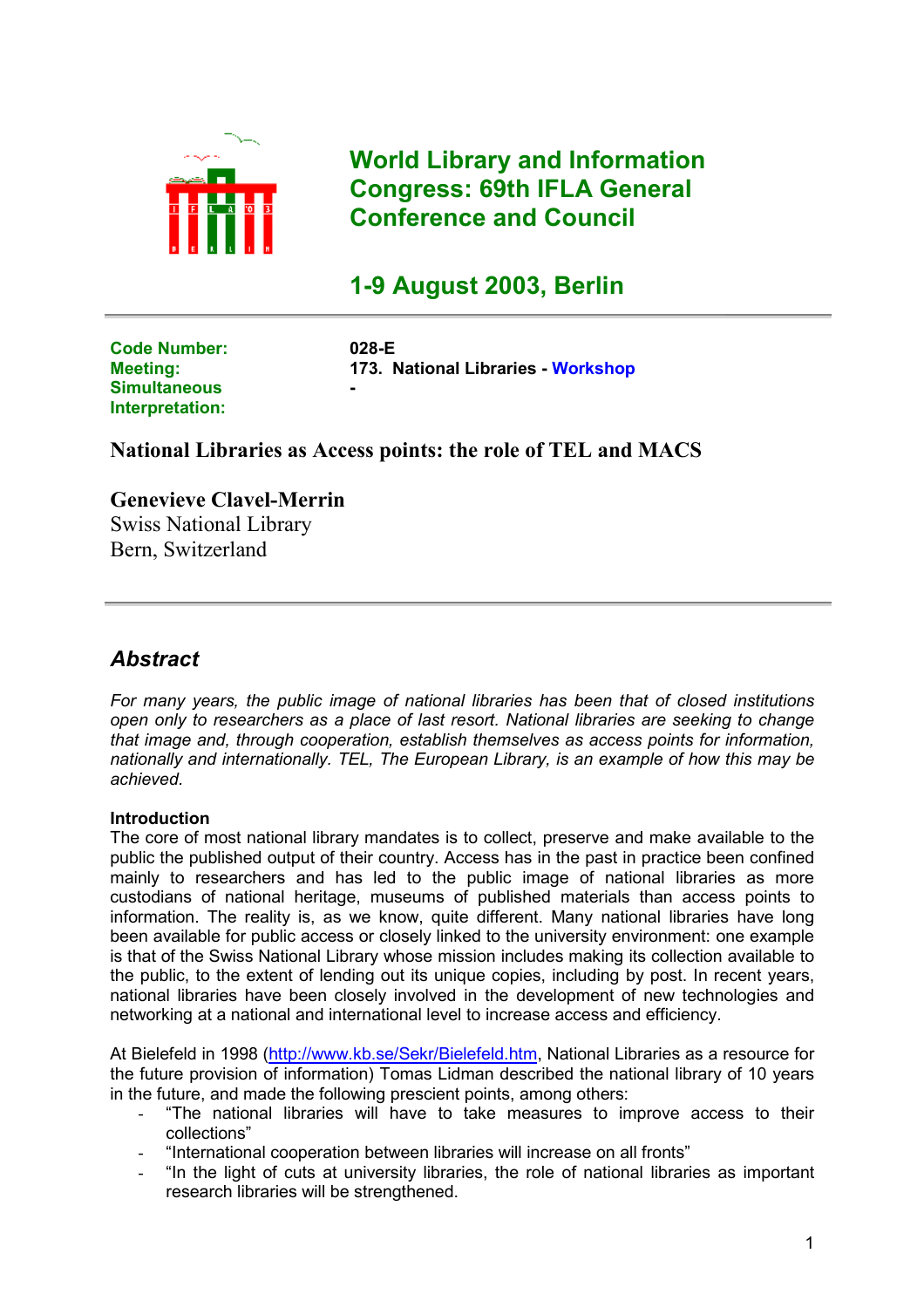Only 5 years later, we can see that this vision is becoming reality. The concept of life-long learning, the informed citizen and peoples' networks – specifically addressed in the UK but becoming important themes in other countries means that wider access to the resources of national libraries is seen as essential, not just at a national but at an international level.

The mission statements of libraries increasingly reflect this, for example the British Library website ([http://www.bl.uk\)](http://www.bl.uk/) states

- "Our vision is to make the world's intellectual, scientific and cultural heritage accessible, and to bring the collections of the British Library to everyone's virtual bookshelf - at work, school, college, home
- "The British Library serves business and industry, researchers, academics and students, in the UK and worldwide."

The IFLA National Libraries Section, the Conference of Directors of National Libraries (CDNL), and the Conference of European National Librarians (CENL) all serve to underline the growing interest of national libraries in cooperation, networking and promotion of access to their resources. The creation of Gabriel, *Gateway to Europe's National Libraries,(*<http://www.kb.nl/gabriel>) the World Wide Web service for Europe's National Libraries who are members of the CENL is a first step towards this in Europe. Gabriel's mission is:

- "to provide information about Europe's National Libraries, their collections and their services in order to facilitate access to them, and to foster the development of new services based on a shared infrastructure"

On average two and a half million hits per year are registered in Gabriel and the Guestbook comments show the appreciation of users. However this is only a first step: users are informed about the existence of the libraries and can connect to the catalogues but cannot directly access the content found there. As one visitor writes:

"Sehr gut, wenn ich alles, was ich brauche fur meine Arbeit in anderen Bibliotheken finden kann"

And perhaps even better, when it is not necessary to travel to the institutions to access that information! The growth of digital output and technical advances in networking mean that national libraries are in the position to evolve into access points to their countries' cultural heritage nationally and internationally. In Europe, TEL aims to address that challenge.

## **TEL: the European Library**

TEL (http://www.europeanlibrary.org) is partly funded by the European Commission as an accompanying measure under the cultural heritage applications area of Key Action 3 of the Information Society Technologies (IST) research programme. It started on February 1<sup>st</sup> 2001 and was originally planned to run for 30 months until July 2003, but has now been extended until the end of 2003. The final conference will take place on September  $24<sup>th</sup>$  2003 at the National Library of Lithuania, Vilnius just before the CENL annual conference in the same city.

The project participants are:

- The British Library (Co-ordinating Partner),
- Die Deutsche Bibliothek (Germany),
- Koninklijke Bibliotheek (Netherlands),
- Helsinki University Library (Finland),
- Swiss National Library (Switzerland),
- Biblioteca Nacional (Portugal),
- Biblioteca Nazionale Centrale Firenze (Italy),
- Istituto Centrale per il Catalogo Unico (ICCU) (Italy),
- Narodna in Univerzitetna Knjižnica (Slovenia).
- Conference of European National Librarians (CENL)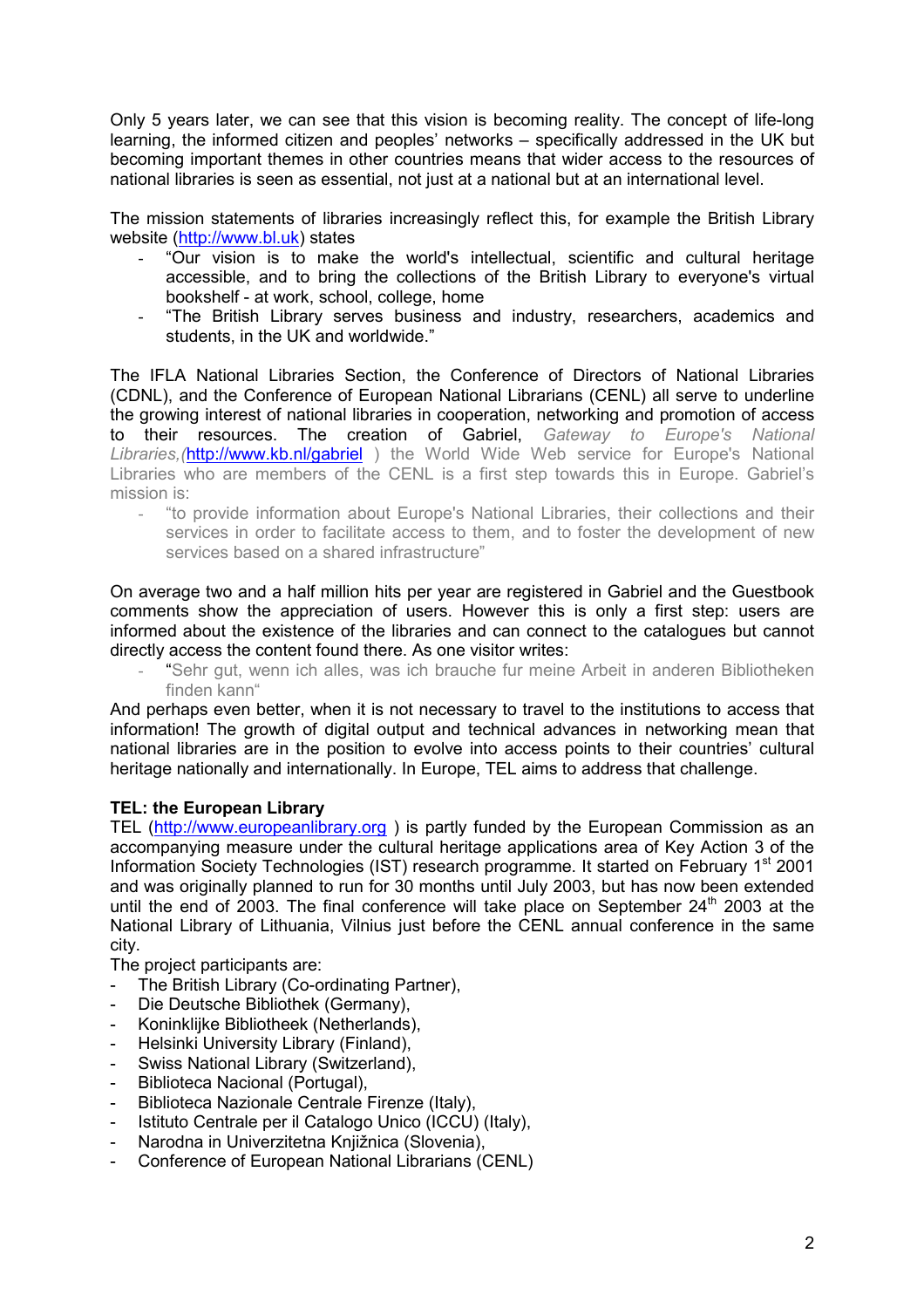#### **TEL aims and vision**

TEL is essentially a feasibility study but the partners are committed to moving towards an operational service and incorporating other partner institutions. The project aims to lay the groundwork to establish a pan-European service enabling interoperability across national boundaries, to be an access point to the digital and other resources of Europe's national libraries for users in Europe and worldwide. The partners aim to offer access not only to digital legal or voluntary deposit and digitised treasures, but also to the print holdings of the partner libraries. Initially this will mean access to the catalogue record but some of the partners, including the Swiss National Library, are interested to investigate digitisation and print on demand (depending on copyright) in order to improve access to the vast print heritage. Some partners wish to provide access to licensed material, sound or image collections or multimedia: one of the TEL objectives is to minimise the technical barriers to participation and to allow partners to choose what part or parts of their collections will be made available. The subject areas covered will be mainly the humanities, law, social sciences, economics and natural sciences, reflecting the tradition collection areas of the partners.

### **TEL target users**

Until the TEL service is operational it is difficult to be sure who will use the service. One of the TEL activities has been to conduct focus group interviews to develop a consensus on the target audience. In addition, a Gabriel questionnaire has been carried out in Spring 2003 to determine more closely who are the Gabriel users and to what extent they are interested in the TEL service (results not available at the time of writing). The TEL partners see their main users as the 'classic' national library clientele: academics and researchers first and foremost, but also higher education students and the informed citizen or "lifelong learner". In addition, it is felt that potentially all users of libraries and museums and the book trade could find the TEL service a useful access point to information. The service will be inclusive rather than exclusive, although depending on access rights some services may not be offered to all users, and some may be free of charge to some segments of the population and fee-paying for others.

The TEL partners see advantages for both libraries and for the end-users: TEL will enable national libraries to play a bigger part in improving access to European cultural heritage, thus promoting their own image and, hopefully, ensuring continued (or even increasing) funding. The development and testing of open standards and their adoption by TEL partners now and in the future should facilitate cooperation and lower the barriers to participation. For users TEL will offer not only access to national library content but also links to other services offered by partner libraries. At the same time the partners must be careful not to overshadow individual national library brands nor to conflict with the business interests of partner libraries.

#### **Achieving the goals**

The partner libraries all have powerful information systems and online catalogues, efficient user services and a growing collection of digital publications and objects but need to build on these strengths to offer an integrated access point to catalogues, collections and services, complementary to the Gabriel gateway. In order to reach the TEL goals, work needs to be carried out in areas of content, systems, metadata and business planning. The work packages of the project reflect these task areas:

- Work package 1 "Publisher relations" aims to establish common approaches to negotiation with publishers in the area of legal or voluntary (electronic) deposit, and also cooperate in licensing and copyright. The current situation is very varied: replies to a questionnaire sent out to European National Libraries revealed a variety of application of legal and voluntary deposit across Europe. In some cases electronic material is included, in others voluntary agreements need to be made in addition to legal deposit, different approaches are taken with hand-held (offline) and online electronic publications. Use of electronic material is generally restricted to within the premises of the deposit institution,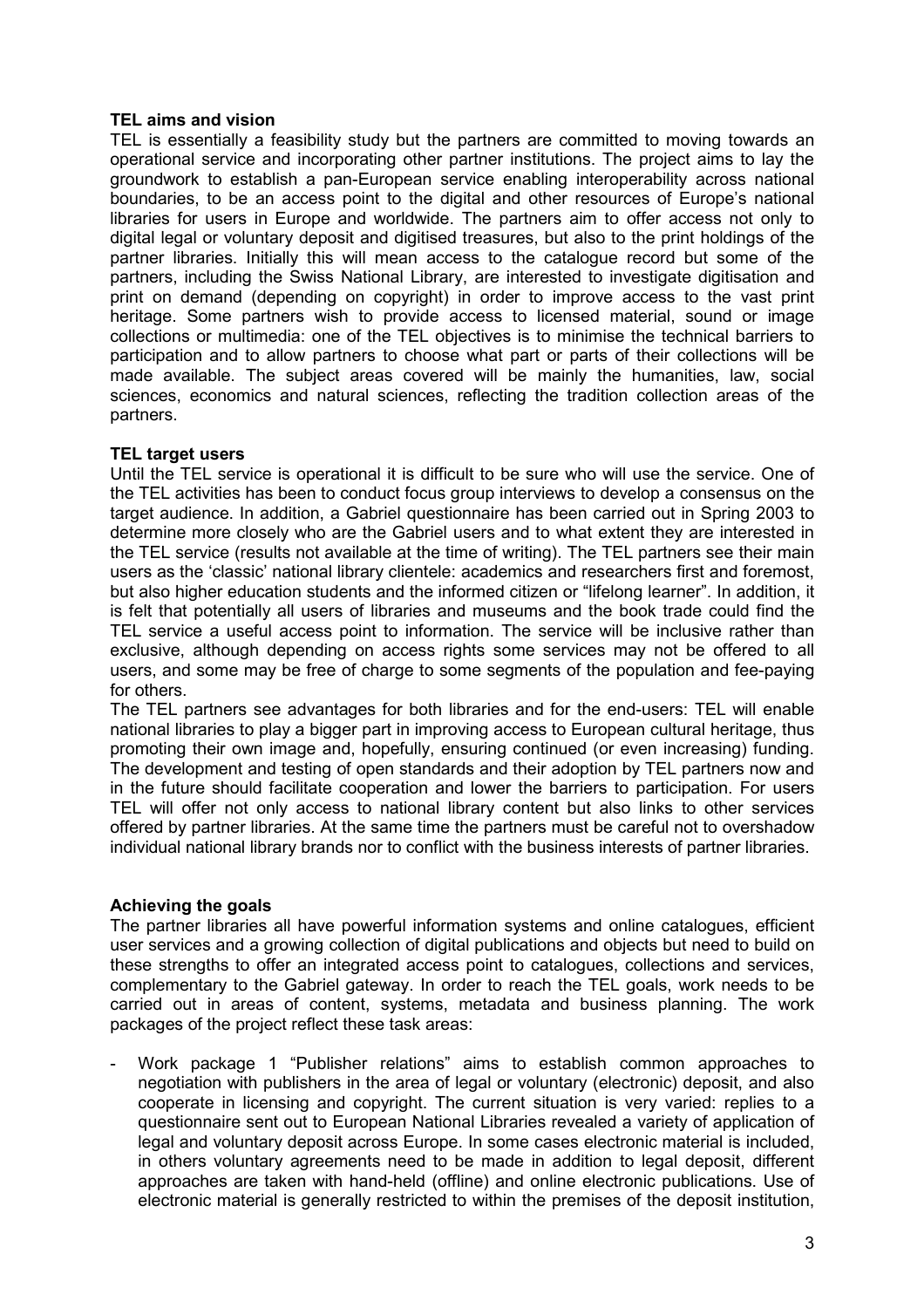and publishers questioned about access to such material expressed understandable concern about the risks of digital material being widely distributed and copied. TEL must therefore consider ways to authenticate users and apply tariffs for use of some material if the project is to receive the support of publishers.

- Work package 2 "Business plans and models" has concentrated on market research to investigate the TEL user base described above, and on funding models. Ideally user access to the metadata describing TEL contents should be free of charge, but funding must be found to run the service. Partner library subscription models are under discussion.
- Work package 3 "Metadata development" aims at agreeing on common standards for metadata to support access to distributed collections. The current TEL partners use MARC21, Finmarc, Dublin Core, Unimarc, Pica3, COMARC and custom built datamodels to describe the content of their collections and each additional partner will undoubtedly add more formats. The partners therefore agreed to create a common data model, DTD and XML-schema to share metadata. Using XML and the Dublin Core Library Application Profile as a starting point, the partners listed all the metadata elements, then drew up possible TEL functions and checked in each instance whether the metadata are usable, needed or not relevant or whether additional metadata are required. Partners will subsequently map their own metadata to the agreed list thus providing the end user with a coherent set of data in response to queries. This set of data will be documented in the TEL metadata handbook and kept up to date by the partners. The initial set of data has been kept limited in order to keep the barrier for joining TEL as low as possible: there must be enough data to provide the user with useful access points but not so much that the task of creating or mapping to it impedes participation. The mapping exercise identified a number of missing elements, one of the most important being collection level description elements, and work has been carried out on defining collections and defining metadata to describe them.
- Work package 4 "Interoperability testbeds". In the long term, TEL aims to provide access to partner libraries via a central portal, and as part of the study functional requirements have been drawn up and a request for information sent out to portal suppliers. In parallel, two testbeds have been developed to investigate two different search approaches that will ultimately be combined in one portal. The two approaches again reflect the TEL philosophy that the barrier to participate should be kept low and therefore different approaches are feasible. Some partners plan to provide access to their metadata via the Z39.50 protocol, with format conversion 'on the fly', while others will provide metadata in XML via the OAI protocol. These metadata will be indexed in a central index and subsequently searched for and retrieved via the SRU-protocol. Links will be offered to digital objects or other services (e.g. authentication, authority services, multilingual facilities, on-line ordering, ILL)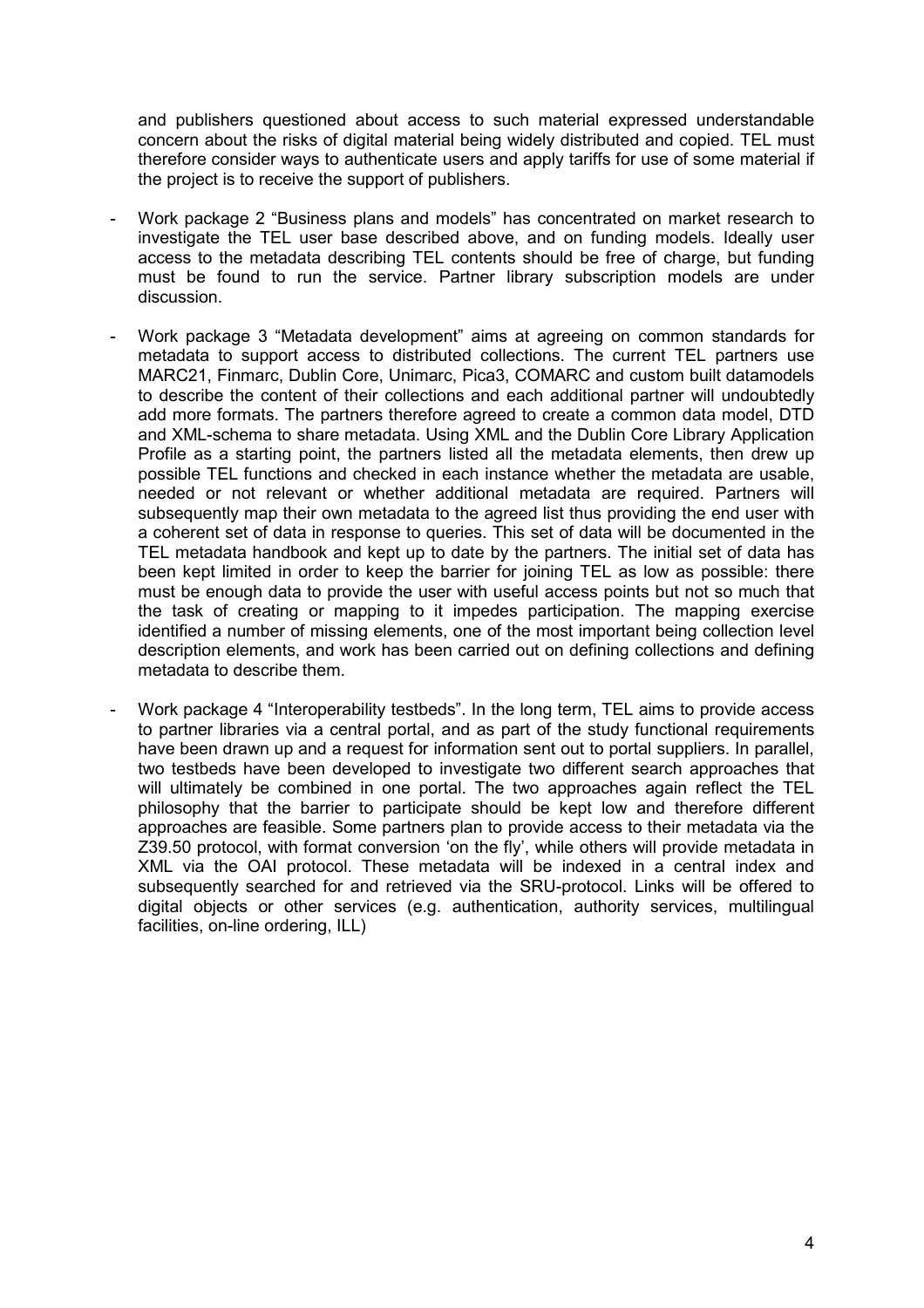

Overview of the TEL infrastructure

#### **Multilingual services**

TEL partners, current and future, use a variety of different systems, formats and of course languages. In order to cross the language barrier and improve access, a number of approaches may be considered. The multilingual question may be subdivided into display and access.

- **Display**: the portal itself should be available in the languages of the partner institutions. This is already a standard practice in most library systems and the infrastructure is in place to provide help screens, tagged displays etc. in different languages. Each partner should be prepared to maintain the language files appropriate for its users.
- **Access** is more complicated. Different institutions use not only different languages to describe their documents, but also apply different rules to the creation of author names.
	- $\circ$  Corporate author names, and especially multinationals are particularly difficult e.g. United nation / Nations unies, or the names of federal institutions in Switzerland (Schweizerische Landesbibliothek, Bibliothèque nationale Suisse, Biblioteca nazionale svizzera and Biblioteca naziunala svizra are all valid headings). Distributed searching rarely if ever incorporates authority control management and if partners supplying metadata to the central index are required to harmonise headings the barrier to entry would be significantly higher than that achievable by most participants. Wherever possible, TEL plans to build on available services and is therefore awaiting with interest the results of the LEAF project [\(http://www.leaf-eu.org\)](http://www.leaf-eu.org/) which will link variant authority forms from different sources that may subsequently be used as search terms. The project does not specifically target multilingual headings, nor corporate authors but it is hoped that the approach may be applied to all types of variant headings.
	- $\circ$  While it might seem anomalous to consider translating title keywords since if documents are retrieved in another language the user may not be able to understand them, such an activity may be useful from two points of view. Translating the title or abstract of a retrieved document may enable the user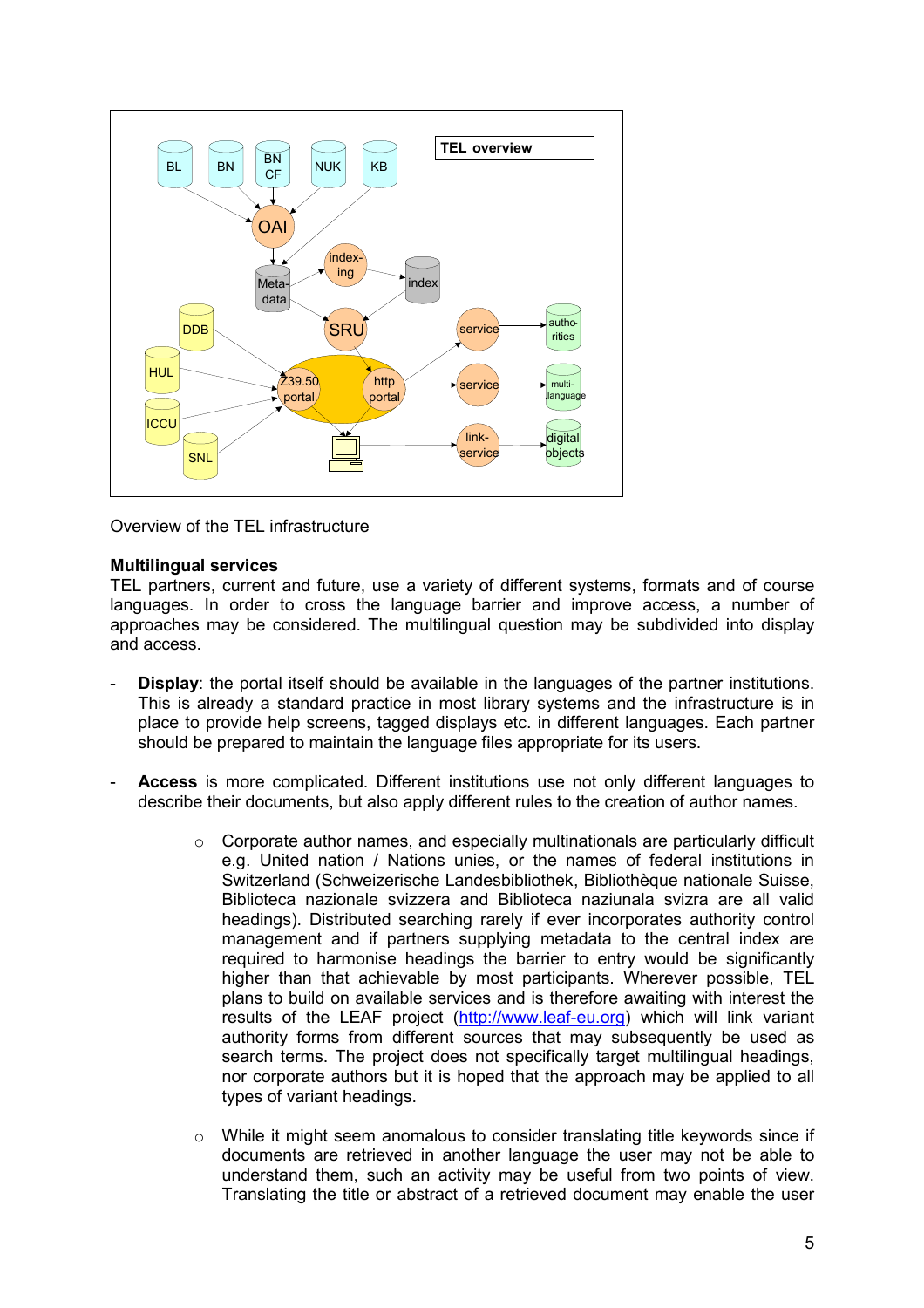to ascertain its pertinence and decide whether it is useful or not to obtain it. Translating keywords at the time of searching may be a valid approach if the user can understand documents in another language (passive knowledge) but have difficulty in providing search terms. There are well-known difficulties, which apply to monolingual and multilingual searching: in titles they are among others, synonyms, ambiguous titles (less so for articles than for books), morphological questions (singular/plural/conjugations). While truncation or wild-card searching may help with the latter, it is not clear how many users will want to (consciously) make this effort (or understand it). Matching problems may arise with compound terms in one language (pomme de terre) leading to one-to-many links. Systems exist that analyse such input and carry out a number of tasks: normalizing terms to one form (e.g verbs to the infinitive); detecting multiword concepts; dissecting compound words (particularly useful for German). Experiments have shown so far that the best results are retrieved in specific subject areas rather than general encyclopaedic collections and in abstracts or full-text rather than the relatively sparse bibliographic records. However there are some interesting options available that could be analysed for incorporation into TEL. There will be at a later stage decisions to be made concerning the ease of searching versus the quantity of results retrieved.

 $\circ$  Subject access. Many national libraries have invested considerable time and effort in subject indexing their collections, and in some cases are responsible for the coordination and maintenance of a Subject Heading Language at a national or international level e.g. RAMEAU at the Bibliothèque nationale de France, SWD/RWSK at Die Deutsche Bibliothek. Recognising the value of these controlled vocabularies, some CENL partners have been working together since 1997 investigating the feasibility of linking Subject Heading Languages to provide multilingual access to their collections in the MACS project [\(http://infolab.kub.nl/prj/macs/\)](http://infolab.kub.nl/prj/macs/). The partners – Die Deutsche Bibliothek, Bibliothèque nationale de France, Swiss National Library and The British Library – tested their approach by creating links between Library of Congress Subject Headings (LCSH), RAMEAU and the Schlagwortnormdatei (SWD) in the fields of sport and theatre. These were subsequently loaded into a prototype for link management and searching. The encouraging results of the prototype have led to the clarification of organisation principles and the preparation of a production system into which approximately 70'000 RAMEAU/LCSH links provided by Bibliothèque nationale de France will be loaded. Subsequently links to SWD must be established. Given the widespread use of the Subject Heading Languages involved, such a series of links could improve cross-language access not only to the national libraries involved but also to the many university and even public libraries across Europe who use these headings. Naturally, the TEL partners will investigate ways to use MACS as an additional access point in the TEL service. It is recognised however that not all current or future TEL partners use subject indexing, that those who do may use other lists and that the creation and management of links may demand significant resources. It is felt that MACS may show users and future partners how the language barrier may be crossed and encourage further efforts, either in adding new Subject Heading Languages or investigating the use of other tools such as classifications if the same are available across several institutions.

#### **The future**

TEL, MACS, and LEAF all aim to improve access to national (and in the case of LEAF also other) collections. The three initiatives have important points in common: using standards, they build on existing infrastructure and data and seek to maximise the investment carried